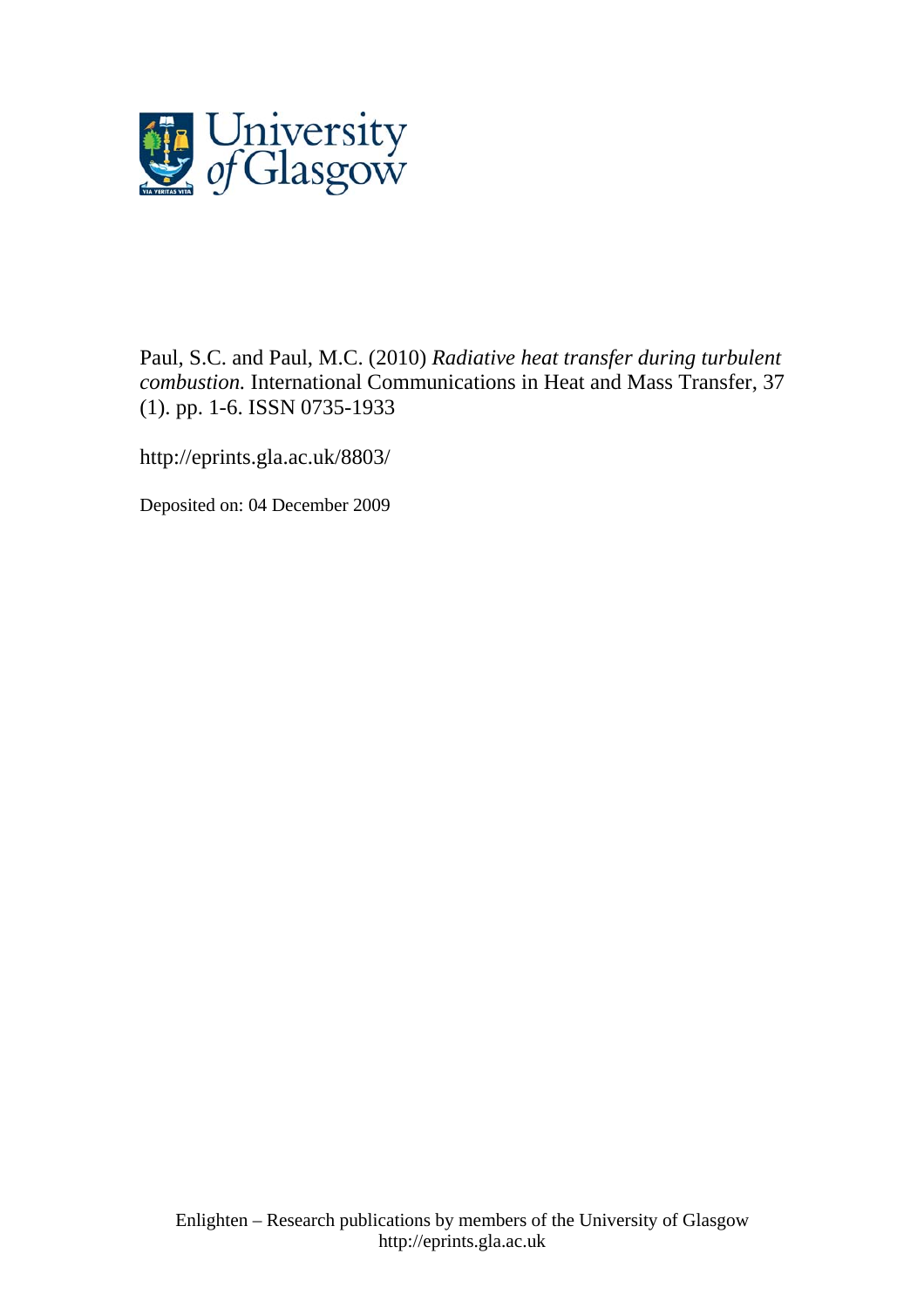# Radiative Heat Transfer during Turbulent Combustion Process

S. C. Paul and M. C. Paul <sup>\*</sup> Department of Mechanical Engineering, University of Glasgow, Glasgow G12 8QQ, UK

#### Abstract

We investigate the radiative heat transfer in a co-flowing turbulent nonpremixed propane-air flame inside a three-dimensional cylindrical combustion chamber. The radiation from the luminous flame, which is due to the appearance of soot particles in the flame, is studied here, through the balance equation of radiative transfer which is solved by the Discrete Ordinates Method (DOM) coupling with a Large Eddy Simulation (LES) of the flow, temperature, combustion species and soot formation. The effect of scattering is ignored as it is found that the absorption dominates the radiating medium. Assessments of the various orders of DOM are also made and we find that the results of the incident radiation predicted by the higher order approximations of the DOM are in good agreement.

Keywords: Discrete Ordinates Method, Large Eddy Simulation, Radiative Heat Transfer, Turbulent Combustion

<sup>∗</sup>E-mail:m.paul@mech.gla.ac.uk, Tel:+44 (0)141 330 8466, Fax:+44 (0)141 330 4343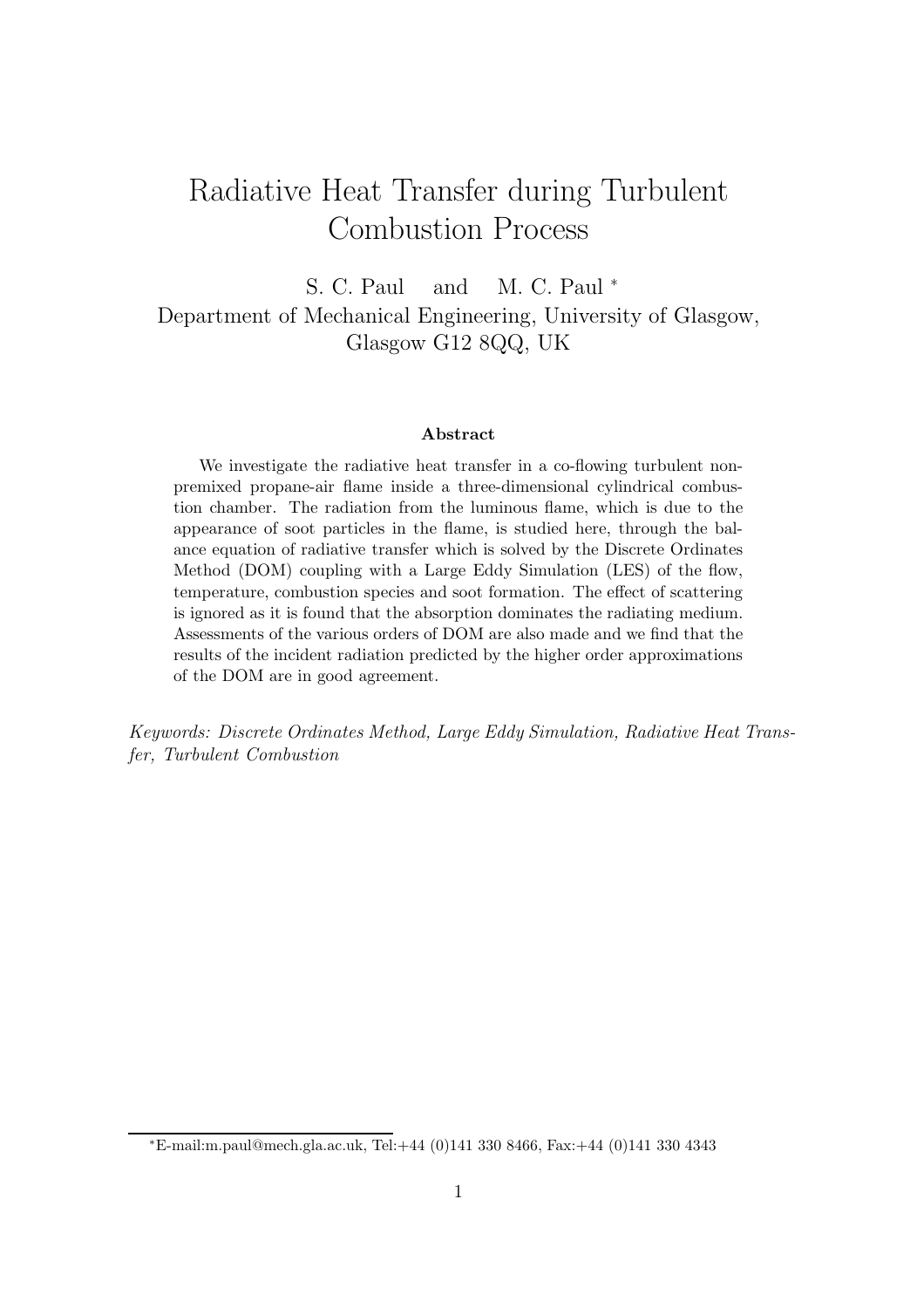#### Nomenclature

#### Roman Characters

- f mixture fraction
- $f_v$  soot volume fraction
- G incident radiation
- I radiative intensity
- $J_i$  SGS mixture fraction fluxes
- M total number of the discrete directions
- p dynamic pressure
- q radiative heat fluxes
- Q efficiency factor
- Sc Schmidt number
- $t$  time
- T temperature
- $u_i$  velocity components
- $x_j$  Cartesian coordinates,  $(x, y, z)$
- $Y_\alpha$  mole fraction of species  $\alpha$
- $Y_{c(s)}$  soot mass fraction

### Greek Symbols

- $\alpha, \beta, \gamma$  direction cosines
- $\delta$  Kronecker delta
- $\kappa$  absorption coefficient
- $\mu$  coefficient of viscosity
- $\phi$  soot mass fraction/particle number density
- $\Phi_i$  SGS fluxes of  $\phi$
- $\rho$  fluid density
- $\rho_{c(s)}$  soot density
- $\sigma$  Stefan-Boltzmann constant
- $\tau_{ij}$  SGS stresses
- $\varepsilon$  emissivity

### Subscripts

- absorption
- b black body
- m angular discrete direction
- $n \quad \text{order of } S_n \text{ approximation}$
- sca scattering
- $w$  wall

### Mathematical Accents

- spatial filtered quantities
- Favre filtered quantities

### Abbreviations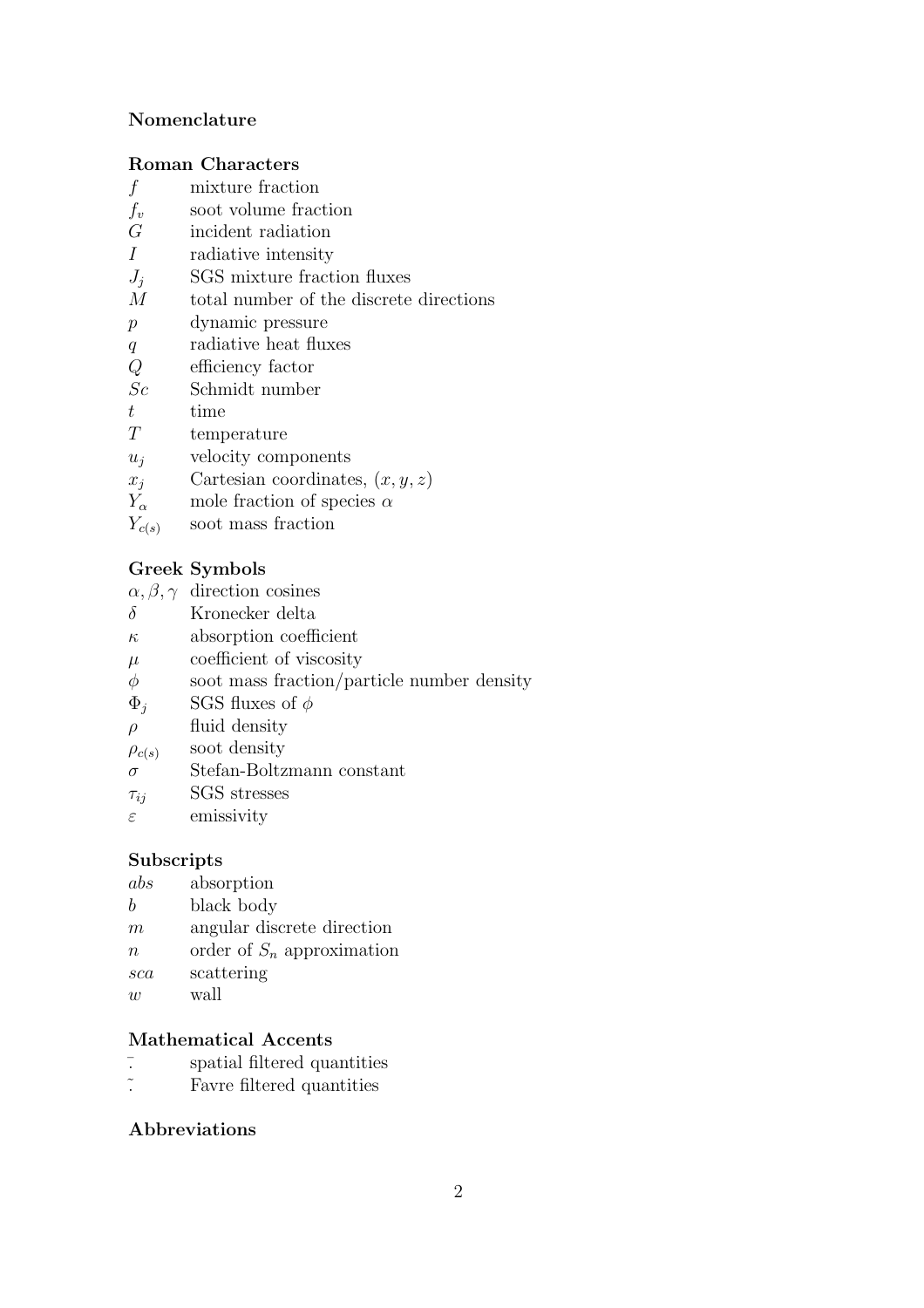DOM Discrete Ordinates Method

LES Large Eddy Simulation

RTE Radiative Transfer Equation

SGS Sub Grid Scale

# 1 Introduction

In most combustion devices such as furnaces, gas turbines, internal combustions engines, burners, etc., a large portion of the total heat flux/transfer occurs mainly by radiation from the flame. In a fuel-rich combustion, the ratio of fuel to air is high and mixing of fuel with air is inadequate, which lead to the production of solid soot particles. The radiation occurs in both non-luminous and luminous flames. The radiation emitted from non-luminous flame depends on the hot combustion products, mainly carbon dioxide  $(CO_2)$  and water vapour  $(H_2O)$ . On the other hand, the luminous radiation is mainly for the appearance of soot particles in the flame. For an efficient design of a combustion system with less pollutant emissions, it is essential to predict the wall temperature accurately which in turn depends on the accurate prediction of the radiative heat transfer. Therefore, an adequate treatment of thermal radiation is essential to develop a mathematical model for the combustion processes.

To predict the radiative heat transfer in high temperature combustion process, it requires a simultaneous solution of the RTE and the governing equations of flow which usually include the Navier-Stokes equations, the mixture fraction equation, etc, see [1; 2; 3]. A very few number of works has been done to date that involves the combination of DOM with LES to solve the radiative heat transfer in a turbulent flame, see the two-dimensional work of Desjardin and Frankel [2] who studied a strongly radiating nonpremixed turbulent jet flame, and the most recent work of Jones and Paul [3] and Paul [4] who investigated non-luminous flame radiation in a three-dimensional gas turbine combustor. It should be noted here that the Discrete Ordinates Method (DOM), Chandrasekhar [5] and Carlson and Lathrop [6], has become a popular method for solving the RTE because it shares computational grid with the finite volume approach, however, combining with LES for turbulent flame radiation is a challenging task.

A schematic of the cylindrical combustor with computational domain is shown in Fig. 1, for the experimental details see Nishida and Mukohara [7]. Gaseous propane  $(C_3H_8)$  is injected through the circular nozzle of an internal diameter of 2mm at the centre of the combustor inlet while the preheated air with an averaged velocity of  $0.96ms^{-1}$  and temperature of 773K is supplied through the circular inlet of 115mm internal diameter into the 350mm long combustion chamber. The overall equivalence ratio is kept at 1.67 so that burning occurs in a fuel-rich nonpremixed combustion mode. The average fuel velocity measured by [7] at the inlet was  $30ms^{-1}$ , which corresponds to a flow Reynolds number of 13, 000 in the computation. To the best of authors' knowledge, this is the first time that a detailed investigation on the radiative transfer from the propane-air turbulent flame inside this combustion chamber is performed by combining DOM with LES.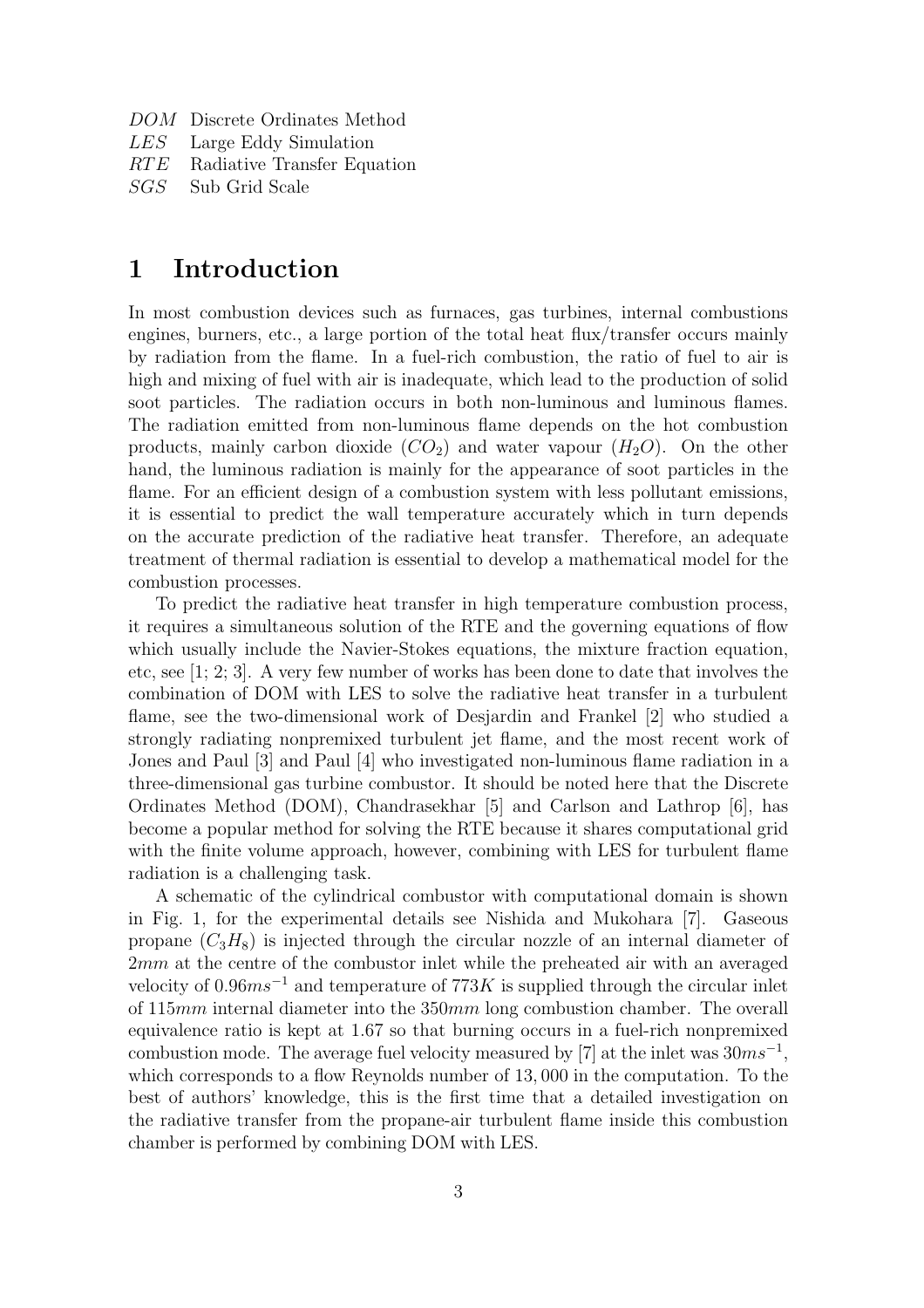### 2 Governing equations

The equations of motion in LES are obtained after applying a spatial filter [8] and a density weighted Favre filter [9] to the continuity, the Navier-Stokes, the mixture fraction, the soot mass fraction and the soot particle umber density equations. In DOM the discrete ordinates representation of the radiative transfer equation is filtered using the same spatial filter. Finally these equations take the following forms:

$$
\frac{\partial \bar{\rho}}{\partial t} + \frac{\partial \bar{\rho} \tilde{u}_j}{\partial x_j} = 0 , \qquad (1)
$$

$$
\frac{\partial \bar{\rho}\tilde{u}_i}{\partial t} + \frac{\partial \bar{\rho}\tilde{u}_i\tilde{u}_j}{\partial x_j} = -\frac{\partial \bar{p}}{\partial x_i} + \frac{\partial}{\partial x_j} \left( 2\mu \bar{S}_{ij} - \frac{2}{3}\mu \bar{S}_{kk}\delta_{ij} \right) - \frac{\partial \tau_{ij}}{\partial x_j} ,\qquad (2)
$$

$$
\frac{\partial \bar{\rho}\tilde{f}}{\partial t} + \frac{\partial \bar{\rho}\tilde{u}_j\tilde{f}}{\partial x_j} = \frac{\partial}{\partial x_j} \left( \Gamma \frac{\partial \bar{f}}{\partial x_j} \right) - \frac{\partial J_j}{\partial x_j},\tag{3}
$$

$$
\frac{\partial(\bar{\rho}\tilde{\phi})}{\partial t} + \frac{\partial(\bar{\rho}\tilde{u_j}\phi)}{\partial x_j} = \frac{\partial}{\partial x_j} \left( \Gamma \frac{\partial \tilde{\phi}}{\partial x_j} \right) + \bar{\rho}\tilde{S}(\tilde{\phi}) - \frac{\partial \Phi_j}{\partial x_j} ,\qquad (4)
$$

$$
\alpha_m \frac{\partial \bar{I}_m}{\partial x} + \beta_m \frac{\partial \bar{I}_m}{\partial y} + \gamma_m \frac{\partial \bar{I}_m}{\partial z} + \overline{\kappa I_m} = \overline{\kappa I_b} \,. \tag{5}
$$

where  $\rho$  is the mixture density, t is the time,  $x_j = (x, y, z)$  is the coordinate vector,  $u_j$  is the velocity vector, p is the dynamic pressure,  $\mu$  is the coefficient of viscosity,  $S_{ij}$ is the strain rate defined as  $S_{ij} = \frac{1}{2}$  $rac{1}{2} \left( \frac{\partial u_i}{\partial x_j} \right)$  $\frac{\partial u_i}{\partial x_j}+\frac{\partial u_j}{\partial x_i}$  $\partial x_i$ ),  $\delta_{ij}$  is the Kronecker delta, f is the mixture function,  $\Gamma = \frac{\mu}{Sc}$  is the diffusion coefficient where Sc is the Schmidt number, and  $\phi$  represents the soot mass fraction and the soot particle number density. In addition, some details about the source terms,  $\bar{\rho}S(\phi)$ , in eqn (4), can be found in Paul et al. [10].

In eqn  $(5)$ ,  $I_m$  represents the radiative intensity along the angular direction, where  $m = 1, 2, ..., M$  (see [11; 3] for a detailed angular representation), thus this equation represents a set of M different directional radiative intensities from a computational grid node. The terms  $\alpha_m$ ,  $\beta_m$  and  $\gamma_m$  in eqn (5) represent the direction cosines of an angular direction along the coordinates and  $I<sub>b</sub>$  is the blackbody intensity at the temperature of the medium which is defined as  $\frac{\sigma \tilde{T}^4}{\pi}$  where  $\sigma$  is the Stefan-Boltzmann constant and  $\tilde{T}$  is the flame temperature.  $\kappa$  is the absorption coefficient, and for a luminous flame radiation, which is considered in this work, it is calculated as a sum of the mixture of  $CO<sub>2</sub>$  and  $H<sub>2</sub>O$  with the soots as

$$
\bar{\kappa} = 0.1 \left( \tilde{Y}_{CO_2} + \tilde{Y}_{H_2O} \right) + 1401.82 \tilde{f}_v \tilde{T} \quad m^{-1} , \qquad (6)
$$

where  $\tilde{Y}_{CO_2}$  and  $\tilde{Y}_{H_2O}$  are the mole fractions of  $CO_2$  and  $H_2O$  respectively, and  $\tilde{f}_v$  is the soot volume fraction defined as  $\tilde{f}_v = \frac{\bar{p}\tilde{Y}_{c(s)}}{\rho_{c(s)}}$  where  $\tilde{Y}_{c(s)}$  represents the soot mass fraction and  $\rho_{c(s)} = 2000 kg/m^3$  is the soot density.

In eqns (2)-(4) the sub-grid scale stresses,  $\tau_{ij}$ , and the sub-grid scale scalar fluxes,  $J_j$  and  $\Phi_j$ , are modelled using the standard Smagorinsky model, [12], and a gradient model, [13], respectively. For the unknown terms,  $\overline{\kappa I_m}$  and  $\overline{\kappa I_b}$ , in eqn (5), which are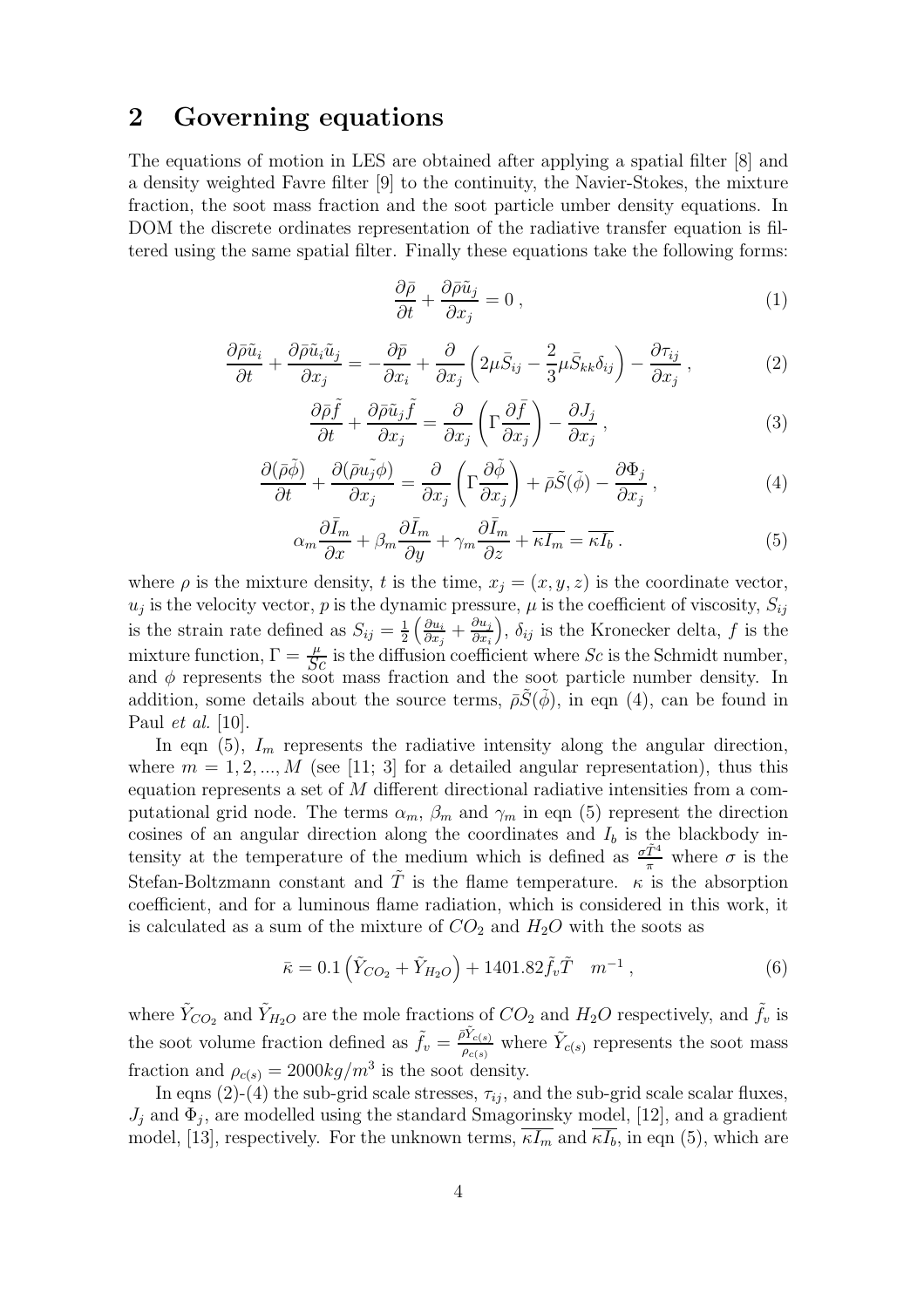the nonlinear correlations between turbulence and radiation, we have simply ignored the sub-grid scale turbulence interaction with radiation.

In the radiation modelling we have assumed that the enclosure contains an absorbing-emitting and radiatively gray medium. The effects of scattering in the modelling have been ignored, see Fig. 2, where the axial profiles of the scattering,  $Q_{sca}$ , and absorption,  $Q_{abs}$ , efficiency factors are presented. This figure shows that the order of absorption efficiency is of  $O(10^{-2})$  while the scattering efficiency has an order of  $O(10^{-6})$ , which clearly suggests that the scattering in this flame can be neglected.

The detailed boundary conditions for solving the filtered eqns (1)-(4) are presented in Paul *et al.* [10], and while for the filtered RTE  $(5)$  the surfaces bounding the medium are considered to be diffusely emitting and reflective. In addition, the inlet and outlet boundaries are considered to be open and set to be black body absorption (Zheng et al. [14]), for which the radiation coming from the upstream of the inlet and downstream of the outlet do not affect the internal thermal field.

### 3 Numerical procedures

The filtered equations (1)-(5) are rewritten in general boundary/body fitted coordinates system using the approach introduced by Thompson [15], where the governing differential equations in the Cartesian coordinates are transformed into the curvilinear coordinates system. Some details of the numerical procedures in the LES to solve eqns  $(1)-(4)$  can be found in Paul *et al.* [10] and the relevant references therein, while the numerical procedures in DOM to solve the RTE (5) can be found in Jones and Paul [3]. Also a benchmark problem was considered in [3] to assess accuracy of the numerical results of the DOM in a general body fitted co-ordinates system, and a very good agreement was obtained compared with the results available in literature, for further details the readers are referred to [3].

## 4 Results and discussion

In the computation we employed a total of about  $10^6$  control volumes inside the combustion chamber and the results presented in Figs. 3 and 4 are at the timesteps of  $3 \times 10^5$  which gives the real clock time of about  $t \approx 0.743$  sec. A variable timestep was used in the computation to ensure that the maximum Courant number lies between 0.1 and 0.2 throughout the computations.

One of the important radiation quantities is the incident radiation, G, which is calculated using

$$
\bar{G} = \int_{4\pi} \bar{I} d\Omega \approx \sum_{m=1}^{M} \omega_m \bar{I}_m , \qquad (7)
$$

and presented in Fig. 3 for the various orders of DOM  $(S_n)$  to show the effects of the different orders of approximation of DOM on G. The wall emissivity is taken as  $\varepsilon_w = 0.5$  for all the approximations. In frame (a) the axial profiles on the centreline of the combustor are shown whereas the radial profiles at the two different cross-sectional positions are plotted in frames (b-c). It can be seen that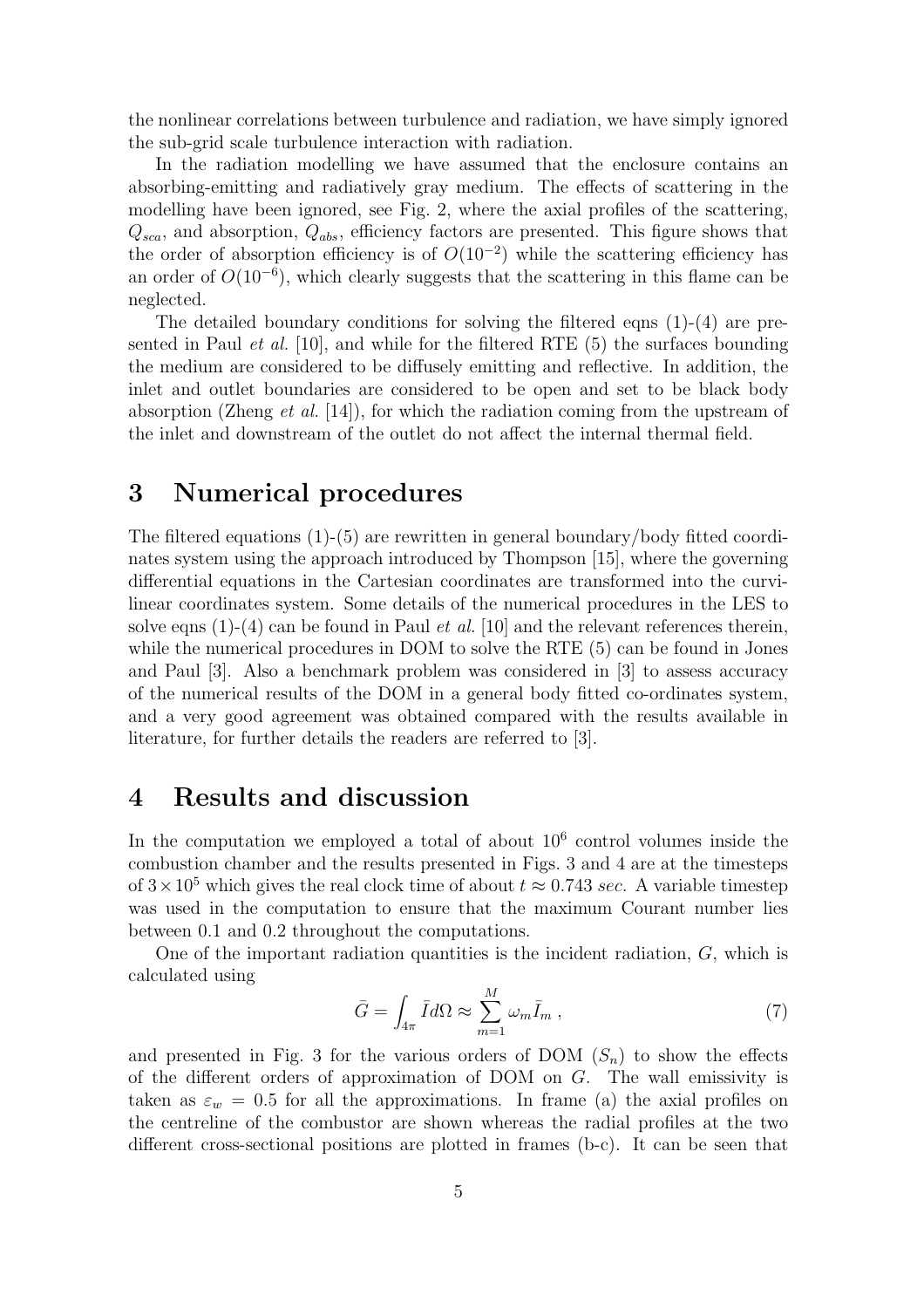the incident radiation obtained by using the most lower order approximation,  $S_2$ , of the DOM diverges little bit from those with the higher orders. On the other hand the results of the higher order approximations  $(S_4, S_6 \text{ and } S_8)$  converge together, proving the accuracy in the predictions of radiative transfer in the present model, which is very good despite the fact that no direct comparison with experimental data was possible to make because the radiation measurement was not performed by Nishida and Mukohara [7] in the flame.

In addition, the axial centreline profiles of G show that they increase towards the downstream of the combustor as the soot volume fraction as well as the flame temperature (see Fig. 4) increases. The peak values of  $G$  are predicted at the location where the peaks in the temperature and soot volume fraction are achieved. The incident radiations then decrease towards the outlet because of the slowly decrease in the temperature and soot volume fraction in this region. Moreover, the radial profiles of G show that the peak values which are predicted around the centre of the combustor, because of the high level of soot volume fraction and absorption coefficient in this region, decrease towards the combustor wall having minimum at the wall.

As mentioned, the incident radiation is an important radiation property related to the radiative energy density, by which the total radiation energy is stored in each computational node and which also allows us the radiative energy transfer to be coupled with the global energy conservation for the model. Therefore, the incident radiation results in Fig. 3 also represent a distinct variation of the radiative energy storage inside the combustion chamber.

In Fig. 4(a-d) contours of the instantaneous results of the flame temperature, mole fractions of  $CO_2$  and  $H_2O$ , and soot volume fraction,  $f_v$ , are plotted respectively on the horizontal midplane of the combustor. Only the results obtained by  $S_6$  are presented here, keeping the same value for the wall emissivity. The black body radiation,  $\bar{I}_b$ , is a function of both the flame temperature and the absorption coefficient, where the absorption coefficient for the luminous flame is again a function of the two mole fractions,  $\tilde{Y}_{CO_2}$  and  $\tilde{Y}_{H_2O}$ , the soot volume fraction and the temperature, see relation (6). Thus, these results are required as an input for the radiation sources in the RTE. Note that these results showed a very good agreement with the experiment of  $[7]$ , for details see Paul *et al.*  $[10]$ .

The absorption coefficient,  $\bar{\kappa}$ , plotted in frame (e), shows that it is high in the region where the soot volume fraction as well as the temperature is large; clearly it is dominated by the soot volume fraction and the temperature rather than the mole fractions of  $CO_2$  and  $H_2O$ , which proving the fact that the soot is the highly dominant element for the absorbing-emitting medium.

The results of the other radiation quantities are depicted in Fig. 4(f-j). The total radiative intensity,  $\bar{I} = \sum_{m=1}^{M} \bar{I}_m$ , shown in frame (f), is predicted maximum at the region where the high level of the absorption coefficient,  $\bar{\kappa}$ , was found. Similar pattern but different in magnitude is found for the incident radiation,  $G$ , in frame  $(g)$ , as this was obtained by summing over the total radiation multiplied by the weight factors in each direction. Moreover, the radiative heat flux vectors,  $\bar{q}$ , presented in frame (h), show that the radiation transport is directed from the high sooting region, and their magnitudes further confirm that the radiative heat fluxes are dominated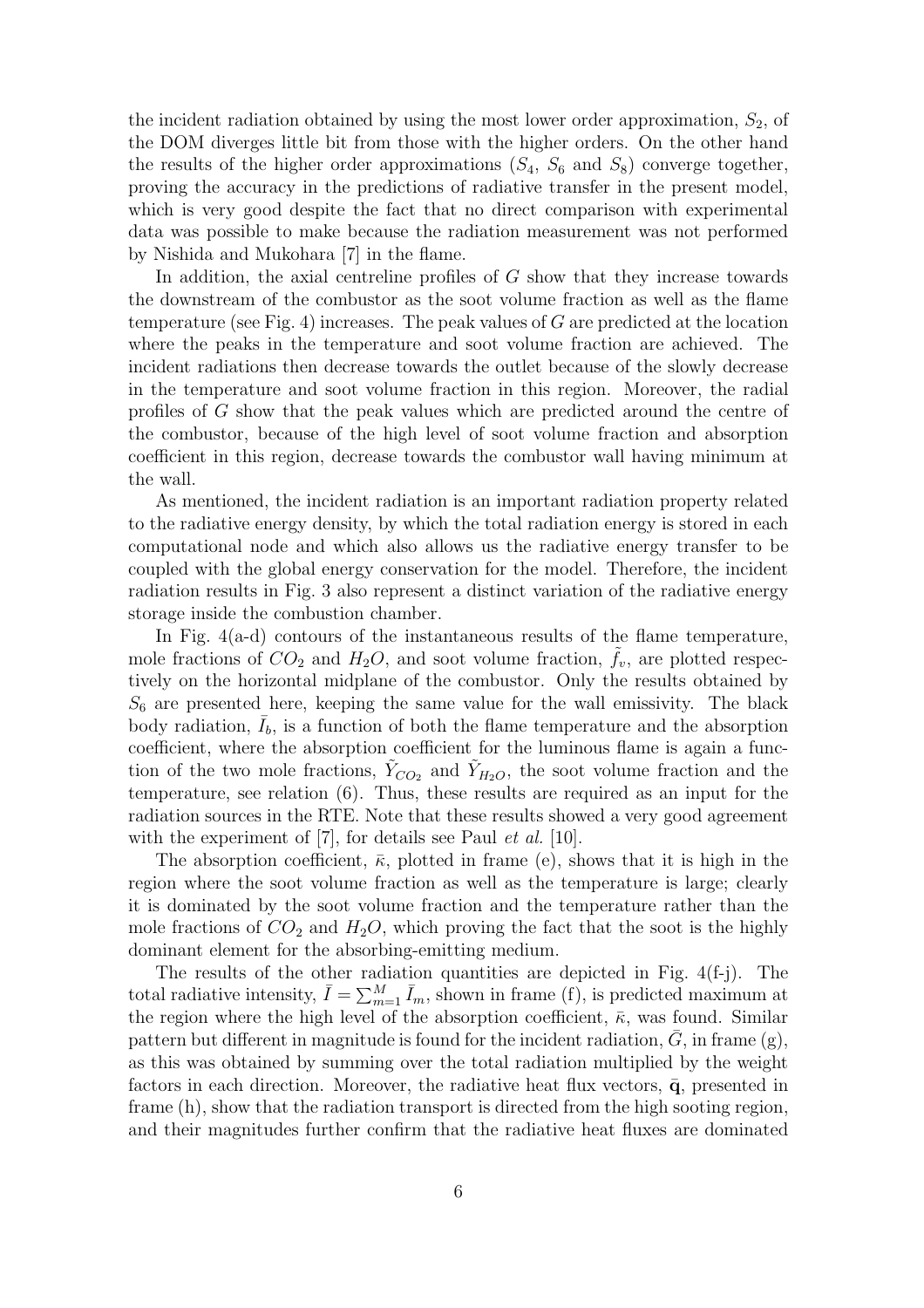by the soot volume fraction as well as the absorption coefficient. Furthermore, the divergence of the radiative heat flux,  $\nabla \cdot \bar{\mathbf{q}}$ , in frame (j) shows clearly a massive amount of net energy gain due to the radiation in the highly sooting region.

### 5 Conclusions

The Discrete Ordinates Method  $(DOM/S_n)$  with the Large Eddy Simulation (LES) has been employed to investigate the radiative heat transfer of the luminous flame inside the three-dimensional cylindrical combustor. The absorption coefficient has been calculated as a function of the mole fractions of  $CO_2$  and  $H_2O$ , the soot volume fraction  $(f_v)$  and the flame temperature; while the scattering was ignored in the present flame as it has been reported that the whole medium is dominated by the absorption.

The instantaneous results of the total radiation, incident radiation, radiative heat flux, and the divergence of heat flux have been obtained and presented in the paper. In the highly sooting region, where the absorption coefficient is large too, these results are predicted very high, which led to increase the net radiative energy. Various orders of approximation of  $S_n$  have been performed for the radiation modelling and it has been found that the results of the higher orders are in good agreement.

### References

- [1] C. R. Kaplan, S. W. Baek, E. S. Oran, J. L. Ellzey, Dynamics of a strongly radiating unsteady ethylene jet diffusion flame, Combustion and Flame 96 (1994) 1–21.
- [2] P. E. Desjardin, S. H. Frankel, Two-dimentional large eddy simulation of soot formation in the near-field of strongly radiating nonpremixed acetylene-air turbulent jet flame, Combustion and Flame 119 (1999) 121–132.
- [3] W. P. Jones, M. C. Paul, Combination of DOM with LES in a gas turbine combustor, Int. J. Eng. Science 43 (2005) 379–397.
- [4] M. C. Paul, Performance of the various  $Sn$  approximations of DOM in a 3D combustion chamber, ASME J. Heat Transfer (2008) To appear in September.
- [5] S. Chandrasekhar, Radiative Transfer, Dover Publications, 1960.
- [6] B. G. Carlson, K. D. Lathrop, Transport Theory The Method of Discrete Ordinates, Computing Methods in Reactor Physics (1968) 165–266.
- [7] O. Nishida, S. Mukohara, Characteristics of soot formation and decomposition in turbulent diffusion flames, Combustion and Flame 47 (1982) 269–279.
- [8] A. Leonard, Energy cascade in large-eddy simulations of turbulent fluid flows, Advances in Geophysics 18(A) (1974) 237–248.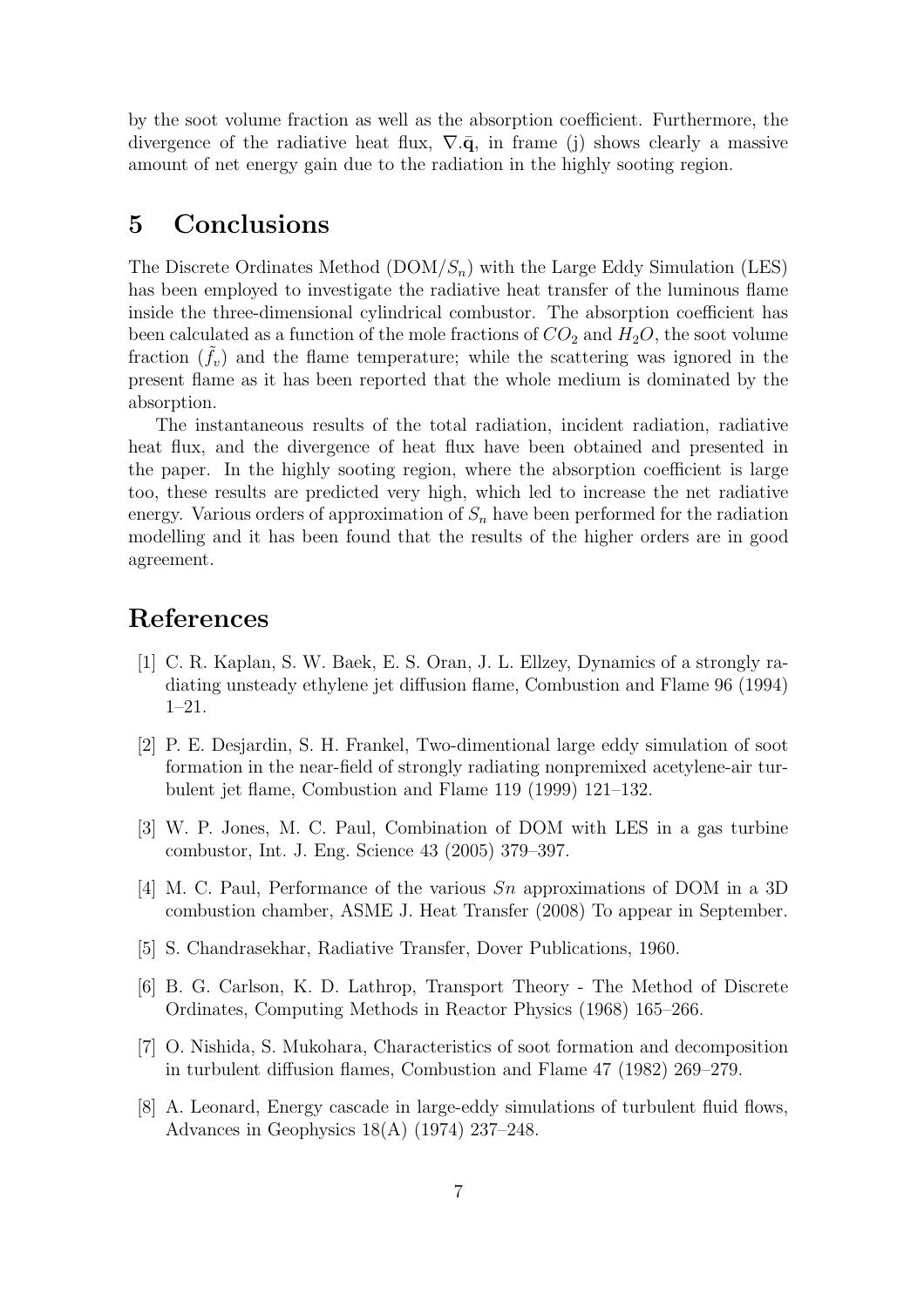- [9] A. Favre, Statistical equations of turbulent cases in problems of hydrodynamics and continuum mechanics, Tech. rep., Society of Industrial and Applied Mathematics, Philadelphia (1969).
- [10] S. C. Paul, M. C. Paul, W. P. Jones, LES for Soot Formation in a Propane-Air Turbulent Flame, Proceedings of the 5th Joint ASME/JSME Fluid Engineering Conference, San Diego, California, USA (2007).
- [11] M. F. Modest, Radiative heat transfer, Academic Press, 2003.
- [12] J. Smagorinsky, General circulation experiments with the primitive equations I. The basic experiment, Monthly Weather Review 91(3) (1963) 99–164.
- [13] H. Schmidt, U. Schumann, Coherent structure of the convective boundary layer derived from large-eddy simulations, J. Fluid Mech. 200 (1989) 511–562.
- [14] B. Zheng, C. X. Lin, M. A. Ebadian, Combined laminar forced convection and thermal radiation in a helical pipe, Int. J. Heat and Mass Transfer 43 (2000) 1067–1078.
- [15] J. F. Thompson, F. C. Thames, C. W. Mastin, Automatic Numerical Generation of Body-Fitted Curvilinear Coordinate System for Field Containing Any Number of Arbitrary Two-Dimensional Bodies, J. Comp. Physics 15 (1974) 299–319.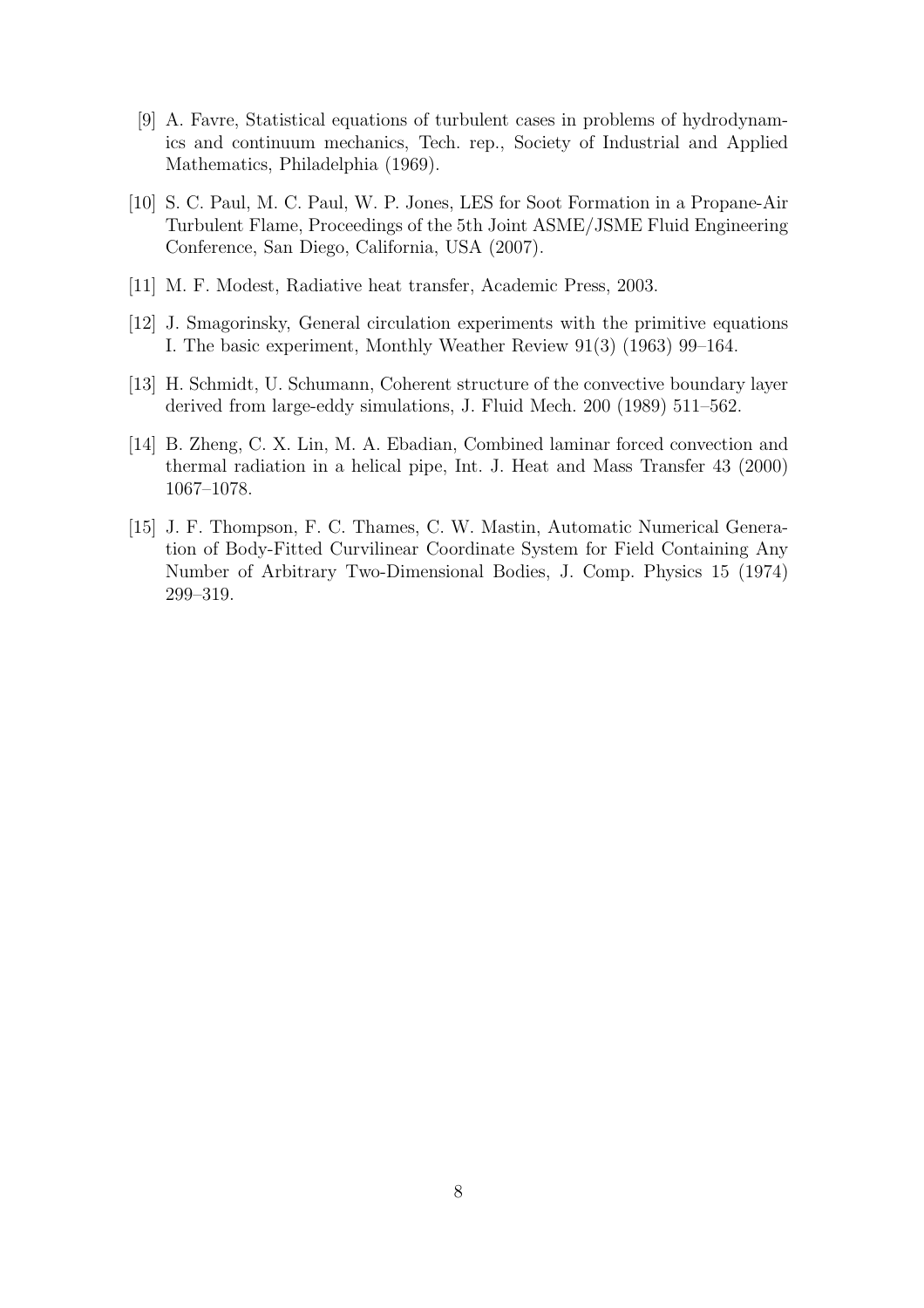

Figure 1: A schematic of the cylindrical combustion chamber.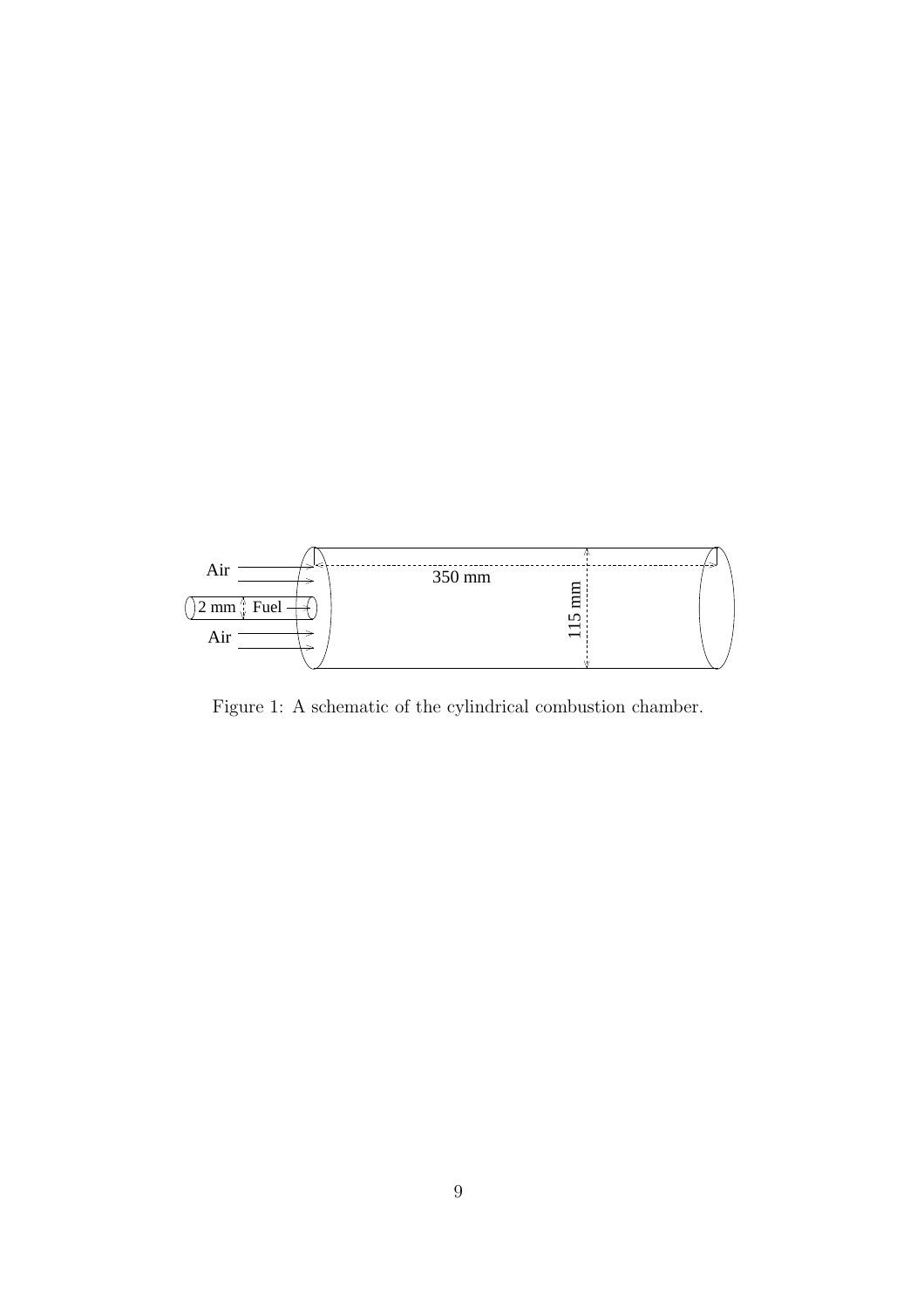

Figure 2: Axial plots of the (a) absorption and (b) scattering efficiencies.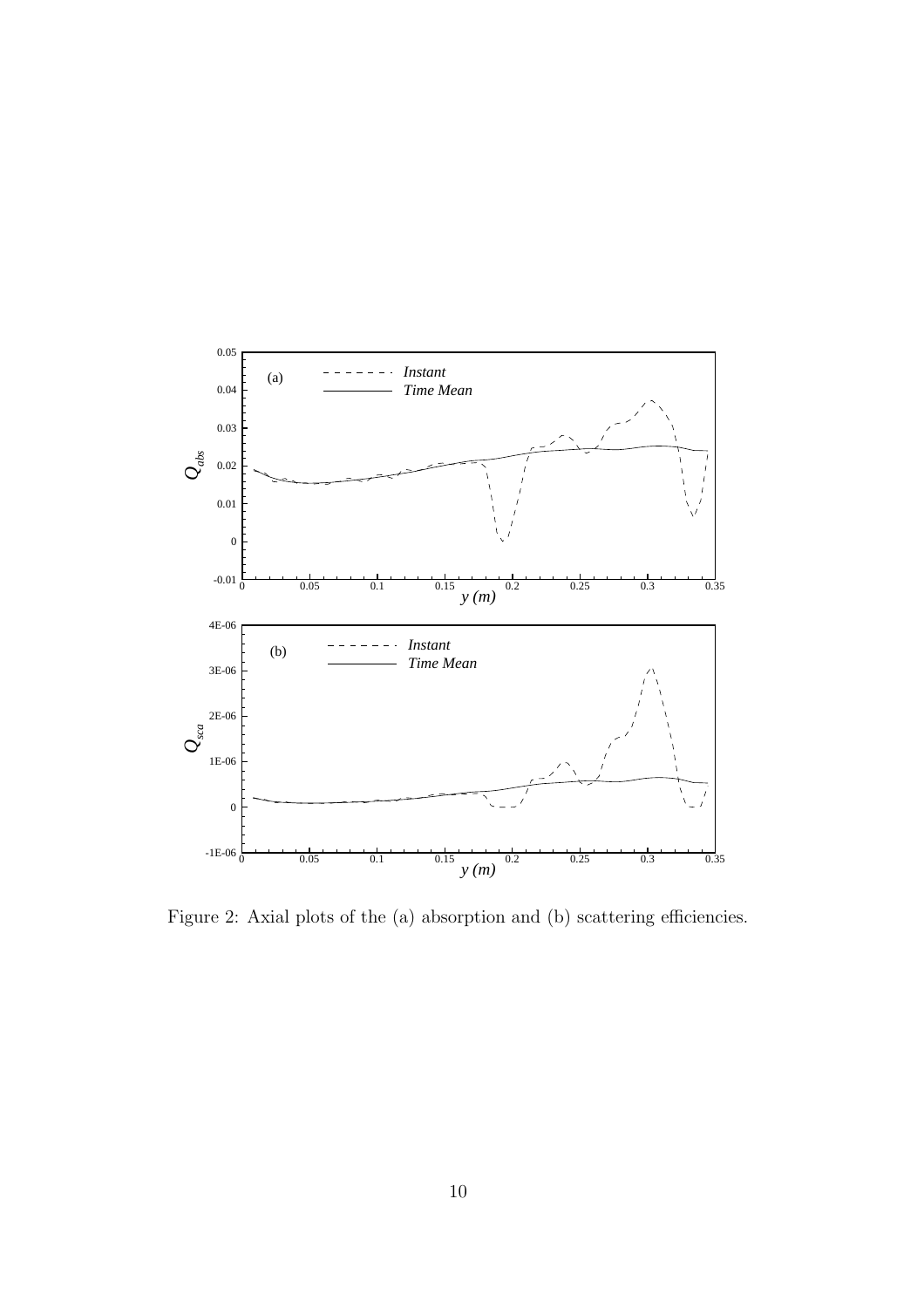

Figure 3: Incident radiation,  $\bar{G}$  (kWm<sup>-2</sup>), along (a) the axial direction, and the radial direction at (b)  $y = 0.1m$ , (c)  $y = 0.2m$  and (d)  $y = 0.3m$  for the different  $S_n$ approximations.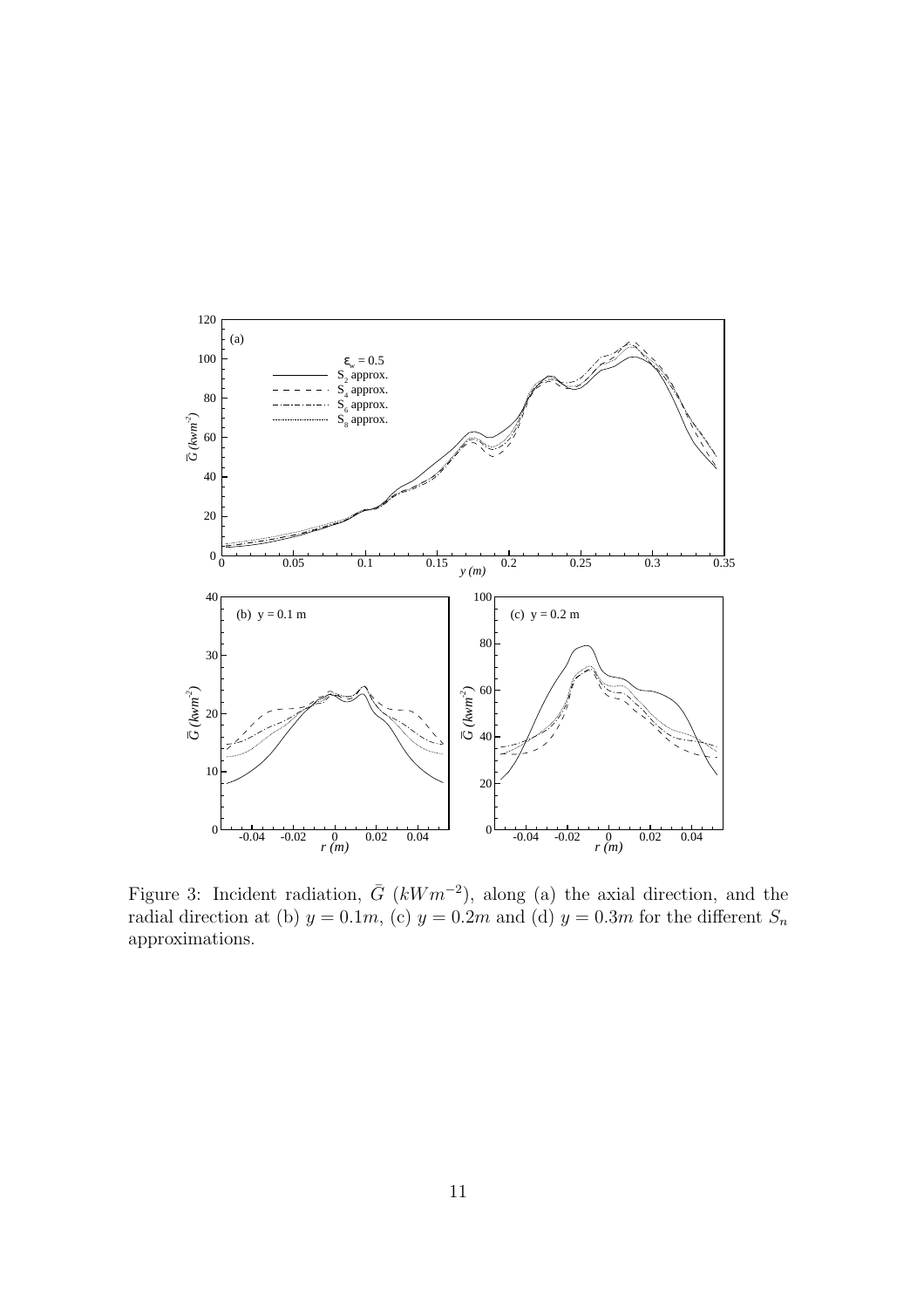

Figure 4: Instantaneous contour plots of (a)  $\tilde{T}(K)$ , (b)  $\tilde{Y}_{CO_2} \times 10^{-2}$ , (c)  $\tilde{Y}_{H_2O} \times 10^{-2}$ , (d)  $\tilde{f}_v(ppm)$ , (e)  $\bar{\kappa}(m^{-1})$ , (f)  $\bar{I}(kWm^{-2})$ , (g)  $\bar{G}(kWm^{-2})$ , (h)  $\bar{q}$ , (i)  $|\bar{q}|(kWm^{-2})$  and (j)  $\nabla \cdot \bar{\mathbf{q}}(kWm^{-3})$  on the horizontal mid-plane of the combustor.